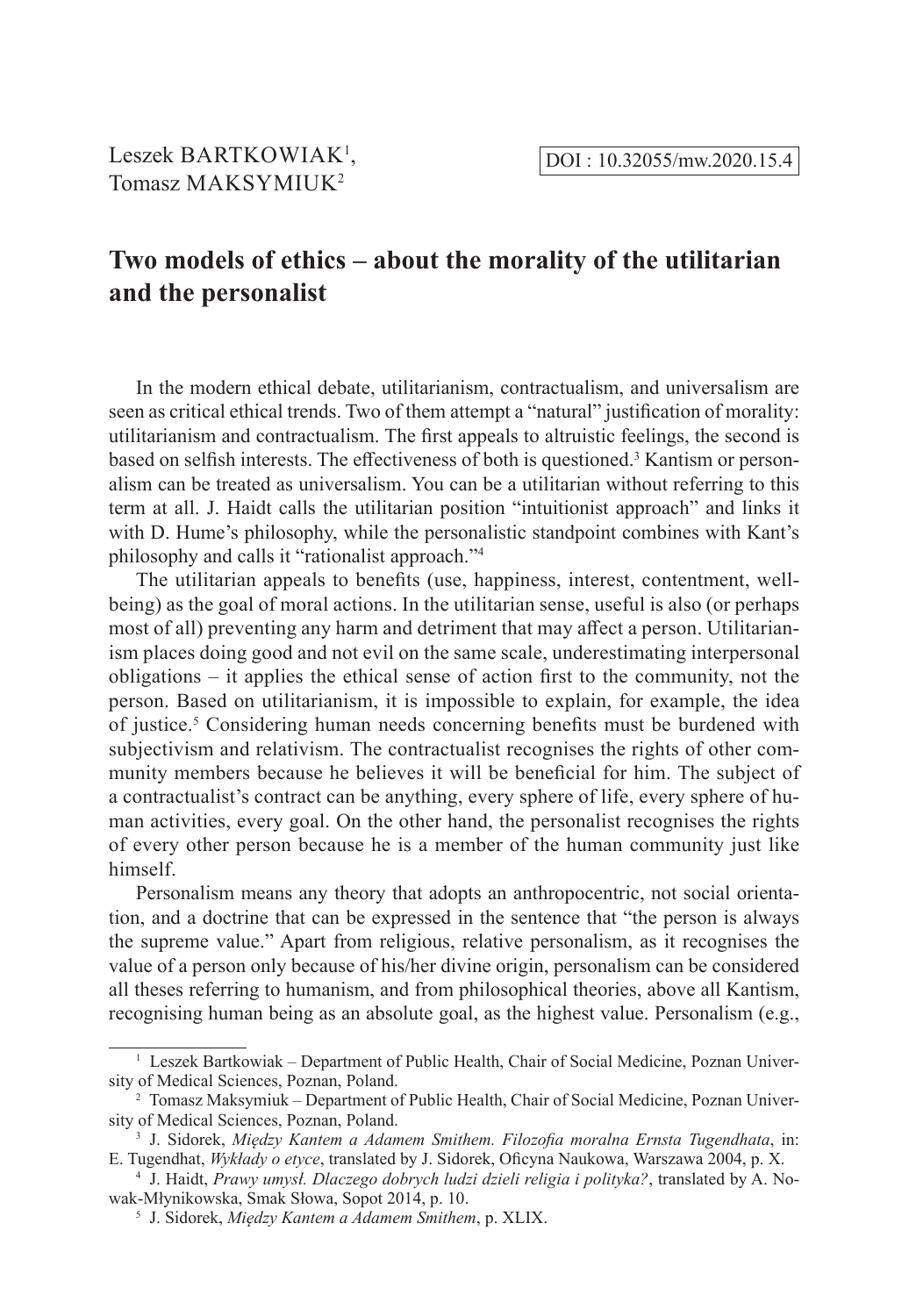Kant's ethics) assumes the protection of humanity and every value that conditions humanity as the goal of moral actions.

Utilitarianism underwent successive transformations, from the outright eudaimonism version, from proclaiming the pursuit of happiness understood as pleasure, through the distinction between satisfying higher and lower needs, to the versions of utilitarianism of acts and utilitarianism of principles. The primary doctrine of utilitarianism has not lost its validity throughout this time, which says that the moral goal of human actions is to provide the most significant possible benefit to as many persons as possible.<sup>6</sup>

The basic assumptions of both positions, utilitarian and personalistic, cannot be reconciled. While theoretical inconsistencies can sometimes be agreed upon by interpretation, inconsistent guidelines for action usually undermine the sense of taking action. When considering the code of professional ethics issues, we always remember that the code constitutes guidelines for the most essential and typical professional activities. This means that it is practice, i.e., the actual actions of the addressees of professional ethics, that are the ultimate verification of the relationship or lack of connection between the views of ethics and reality.

Also, for P. Łuków, it is clear that the theses about medical morality translate into theses about medical practice.<sup>7</sup> At the same time, the author recognises the redundancy of codes of medical ethics and denies the ability of codes of professional ethics to influence professional morality. P. Łuków sees the basic sense of morality in moral reflection, which is allegedly discouraged by every code.<sup>8</sup> Despite the author's preliminary declaration that the ethics of Immanuel Kant makes the background for his philosophical reflections on medical morality, he very often adopts the utilitarian stance of understanding ethics in them.<sup>9</sup> Often, other authors who take up the issue of professional ethics, more or less consciously, mix these ethical trends, even though practical philosophy cannot be based on sets of contradictory directives.

Creating or consenting to the presence of contradictory orders, prohibitions, or recommendations in codes of professional ethics must result in their devaluation, disregard, or – at best – the indifference of the addressees to whom such a code is addressed. This may mean, for example, putting a doctor in a unique, awkward situation – moral consideration of contradictory recommendations, without being guided by the right decision, and without encouragement to act well. One can get the impression that the "moral deliberation" is the end result to which the functioning of morality is supposed to lead for some ethicists. However, if the patient were asked, he/she would definitely prefer the doctor's moral reflection to end with a decision to act. The patient would also like to know in advance that such an action will be taken and what ethical attitude of the doctor will result from it. This can be found out by the patient in the medical ethics code.

<sup>6</sup> Indicating "happiness" or "contentment" as the goal of moral actions opens the way to very arbitrary interpretations of this goal. *Słownik filozofii*, edited by J. Hartman, Krakowskie Wydawnictwo Naukowe, Kraków 2009, p. 242.

<sup>7</sup> P. Łuków, *Moralność medycyny. O sztuce dobrego życia i o sztuce leczenia*, Wydawnictwo Naukowe Semper, Warszawa 2012, p. 20.

<sup>8</sup> P. Łuków, *Moralność medycyny*, p. 34 et seq.

<sup>9</sup> P. Łuków, *Moralność medycyny*, p. 12.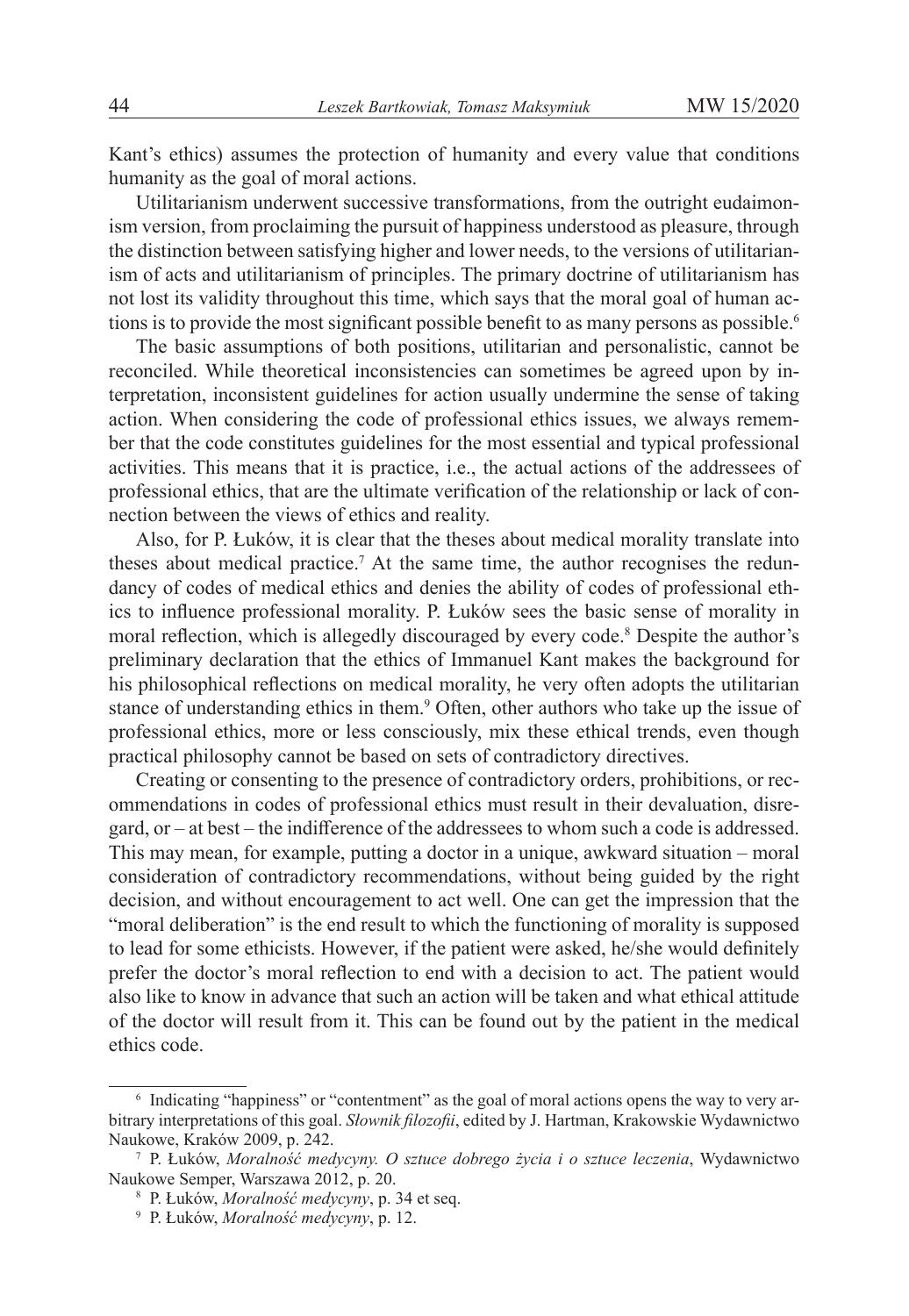P. Łabieniec, referring his observation to medical ethics, notices the increasing tendency to emphasise the effect as the decisive criterion for assessing an act from the ethical point of view. He also believes that opposing the hitherto accepted deontological principles is consequentialist in nature. On this basis, he supposes that if this way of thinking about professional ethics wins, it will mean the end of professional ethics understood as a set of relatively permanent principles and rules.<sup>10</sup> It may be argued that this is an accurate observation.

This thesis is all the more convincing when we remember that the position of utilitarian ethics basically opposes the creation of codes of professional ethics, postulating not only the criterion of benefit as the basis for the assessment of moral good but also moral situationism. This view includes the belief that every event subject to moral evaluation contains a unique set of features that cannot be included in permanent ethical standards. Everyone in their actions and judgments should be guided only by discerning a specific situation and life sense. Utilitarian understanding of professional ethics means not only targeting all activities at providing and multiplying various benefits, but also reluctance to formulate codes of ethical principles and proclaiming the redundancy of codes of professional ethics, and even accusations of their harmfulness.<sup>11</sup>

A thoroughly divergent understanding of the meaning of the code of professional ethics and, – consequently, of the need for professional ethics itself – results precisely from the divergent interpretation of the goal of morality – the ultimate goal of any moral action. The discrepancy in question is expressed in the proclamation of two opposing models of ethics and ethical codes – the personalist and the utilitarian models. When dealing with issues of professional ethics, it is good to know about the nature of these discrepancies and that theoretical doubts and accusations against professional ethics can be relatively easily lifted when their nature and functions are clearly and unambiguously defined. Methodological self-knowledge is an indispensable basis for the formulation of rational codes of professional ethics.<sup>12</sup>

The fundamental difference between utilitarian ethics and personalistic ethics is a different understanding of moral good. Apart from a different understanding of the goal of morality (social function), utilitarianism also recognizes as "moral" all objects and states of affairs desired by people, the possession of which is the cause of their satisfaction. Thus, it recognises the uncountable multitude of goods that should be sought, also in terms of professional ethics, e.g., ethics of medical professions. The utilitarian does not have the highest value in his conception of morality. In his/her opinion, the hierarchy of goods is variable and dependent on circumstances, except for one constant: as much use as possible for as many persons as possible.

It is hard to find a standpoint that expresses this doubt better than the words of the American author (R. Veatch), quoted by W. Galewicz, saying that a physician does not

<sup>10</sup> P. Łabieniec, *Etyka – etyka zawodowa – prawo*, "Prokurator" 2002, 2 (10), p. 21–34, electronic document, https://docplayer.pl/7700977-Etyka-etyka-zawodowa-prawo.html, 20.02.2020.

<sup>11</sup> See L. Bartkowiak, T. Maksymiuk, *O potrzebie kodeksu etyki zawodowej i argumentach przeciwnych – część pierwsza*, "Medyczna Wokanda" 2019, no. 12, p. 23–36; L. Bartkowiak, T. Maksymiuk, *O potrzebie kodeksu etyki zawodowej i argumentach przeciwnych – część druga*, "Medyczna Wokanda" 2019, no. 13, p. 18–27.

<sup>12</sup> H. Jankowski, *Kilka uwag na temat etyki zawodowej*, "Etyka", R. 1994, no. 27, p. 180–184.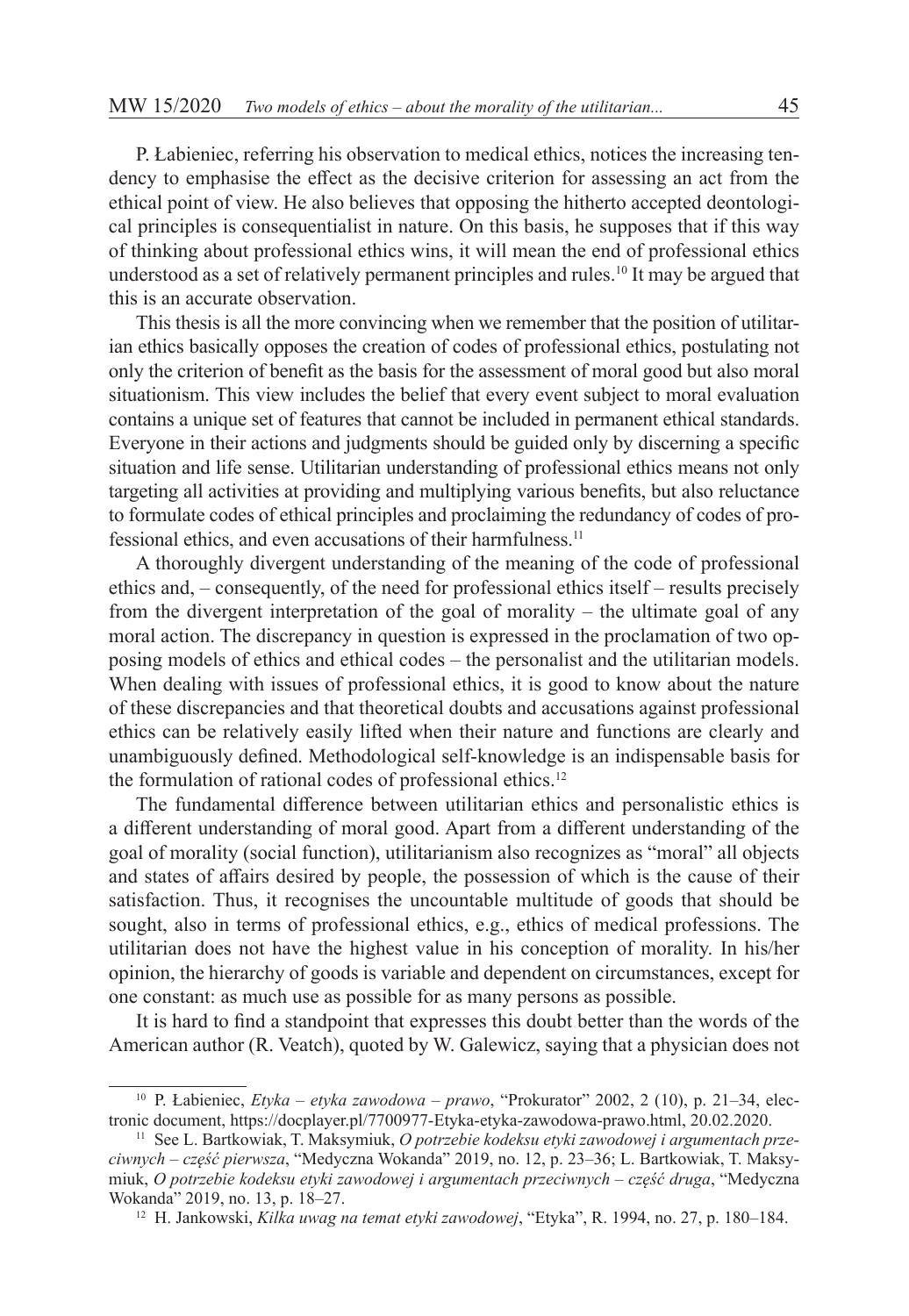have a privileged position to express an opinion on "what will be actually good for patients": "One of the reasons for this state of affairs is [...] that this total or overall good for the patient, apart from medical goods, related to health, also consists of goods of another kind. There is often a conflict between the former and the latter, and it is then necessary to judge which of them has priority. However, doctors are not more suited to this comparative assessment than medical laymen…".13 Therefore, this position, expressed also by, for example, W. Galewicz, is a definitely utilitarian position: "to be an advocate of life and health" always and in every situation "means nothing else but to stand up for this 'medical' good – and thus against other goods that sometimes collide with them – also in non-medical situations (e.g., when dividing social funds for medical purposes and different types of expenses."<sup>14</sup>

In personalistic ethics, there are no goods other than moral goods, that is, outside the good of the person. The personalist recognises the highest (relatively constant) value in the system of moral values. For a doctor, it is the life of an individual, not "saving the whole world" by fulfilling the role of a doctor. Therefore, it makes sense, and a personalist must present all values or norms which support the highest value of the professed moral system in a hierarchical order. The code of ethics is such a presentation of the professed moral system.

Polish physicians, pharmacists, nurses, diagnosticians, and paramedics believe that the highest value they declare to protect is human life and health. A personalist referring to a hierarchically ordered moral system recognises only one principal value (not several "main" values!), which he especially feels called to defend. A personalist in the professional role of a doctor knows well what is the most important (best) for the patient. A utilitarian physician (also in other professional roles) will always have serious doubts in this matter.

The example of a code of American doctors cited by P. Łuków, consisting of 10 principles and about 150 pages of commentary, is to convince about its redundancy for professional code regulation or the decline of medical ethics in Western culture in general.<sup>15</sup> Both Polish authors mentioned here, P. Łuków, who writes about the code of medical ethics, and W. Galewicz, who deals with the specificity of professional ethics – refer to American literature, i.e., the utilitarian school, without giving examples from Polish codes of ethics, including medical ethics. Polish codes of ethics for medical professions are definitely personallistically oriented, and the diagnosis of the problems of utilitarian ethics (in this case, American) does not fit them at all. This is despite the fact that more and more often, we can observe utilitarian interferences in these codes, i.e., the mixing of both ethical models. Mixing these two models of ethics in codes of professional ethics, or even tolerating elements of the utilitarian model in the personalistic model, carries the risk of losing the idea that professional activities are to serve, as well as the risk of decision paralysis as to the possibility of formulating moral judgments based on such a hybrid set of operating guidelines.

<sup>13</sup> W. Galewicz, *W sprawie odrębności etyk zawodowych*, in: *Moralność i profesjonalizm. Spór o pozycję etyk zawodowych*, Uniwersitas, Kraków 2010, p. 9–19, 28.

<sup>14</sup> W. Galewicz, *W sprawie odrębności etyk zawodowych*, p. 39.

<sup>15</sup> P. Łuków, *Moralność medycyny*, p. 30.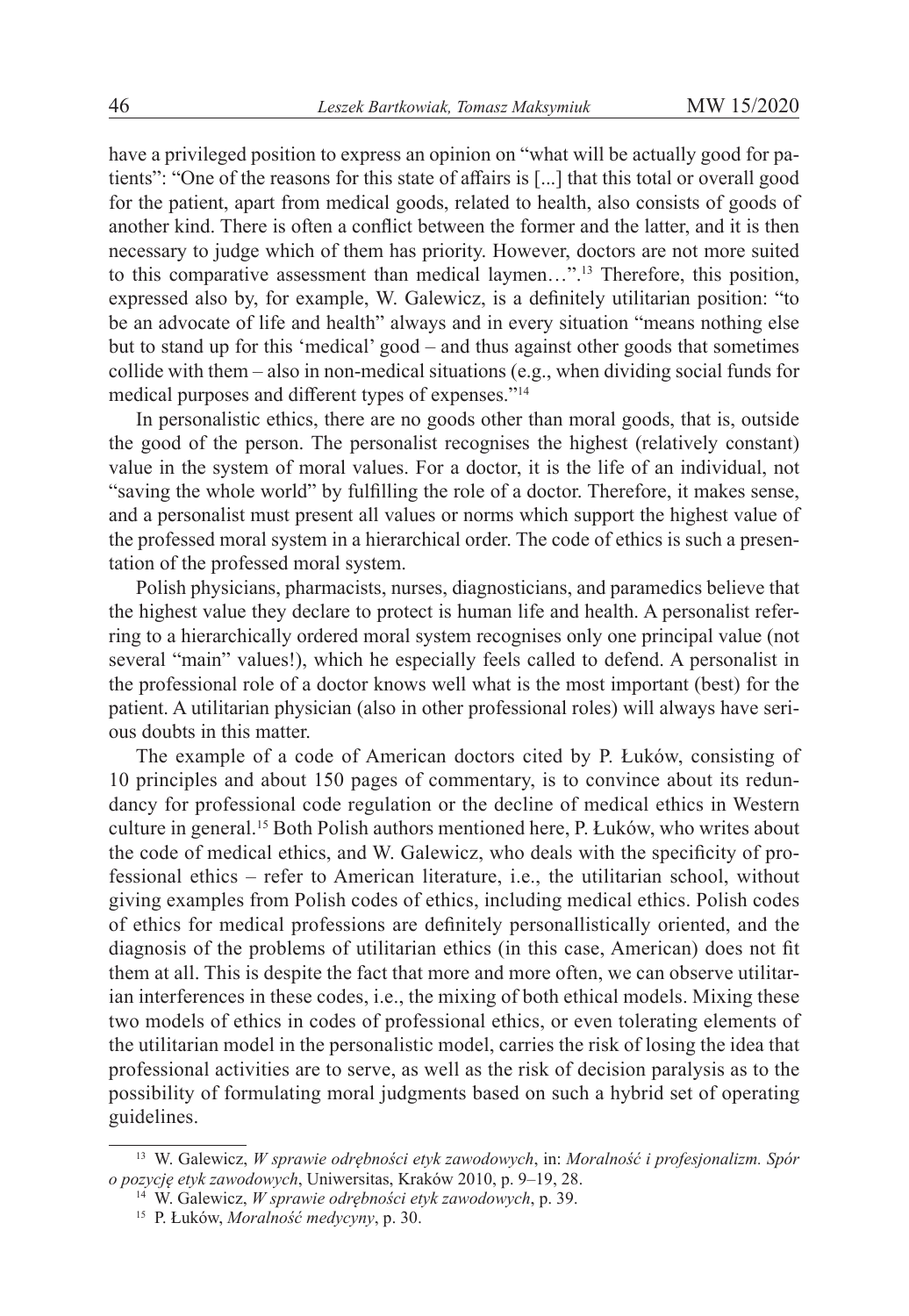We are in favour of the personalistic model of ethics because we believe that it – unlike the utilitarian model – can adequately present the meaning and purpose of morality and those actions that serve their fulfilment. Utilitarian ethics, although it aspires to be called ethics, does not treat morality as an idea of man but is certainly a theory of social welfare.

The thesis of this article is the claim that the purity of the personalistic model in the codes of ethics of medical professions, understood as full internal theoretical compliance, should be maintained. All these codes, through their introductory declarations, advocate personalism. The support for such a personalistic approach to the goal of morality is not only the continental European tradition but also newer arrangements, such as the European Convention on Biomedicine.<sup>16</sup>

The fundamental, preliminary distinction between utilitarianism and personalism, between the code of utilitarian ethics and the code of personalistic ethics, between their overarching goals – benefit or dignity – may prove to be an insufficient distinguishing feature of both models of ethics. Thus, perhaps, we cannot always capture the situation when dealing with hybrid forms of ethical codes, which, in particular, are revealed by the codes of professional ethics. Hence, not only referring to benefits (use, interest, satisfaction) is the determinant of utilitarian orientation. Utilitarian orientation (also as pragmatic) can be noticed in all those codex provisions, where there are also other elements characteristic of the utilitarian understanding of the good.

In this article, we focus on the essential element differentiating the utilitarian and personalistic model of ethics, i.e., the different understanding of the phenomenon of morality in both positions.

## **Understanding morality**

The model of professional ethics is determined not by the content of particular norms of the code but by the goal set for its fulfilment, which in turn depends on how morality is understood. We will present the standpoint of utilitarian ethics, especially on the example of the authors' views of two textbooks on bioethics, British and American.17 According to their opinions, morality consists of any directives of action, as long as they aim to prevent social harm or achieve social benefit. Morality, according to the cited authors, is innate, obvious, universally understood, and accepted as "common morality" ("universal morality"), also appearing in other authors as "general ethics."

<sup>16</sup> Konwencja o ochronie praw człowieka i godności istoty ludzkiej wobec zastosowań biologii i medycyny, in: ETS164Polish.pdf (coe.int), 25.10.2020, electronic document, Artykuł 1, (Cel i przedmiot): Strony niniejszej Konwencji chronią godność i tożsamość istoty ludzkiej i gwarantują każdej osobie, bez dyskryminacji, poszanowanie dla jej integralności oraz innych podstawowych praw i wolności wobec zastosowań biologii i medycyny. Państwa-Strony podejmą w prawie wewnętrznym konieczne środki w celu zapewnienia skuteczności przepisów niniejszej Konwencji*.*

<sup>17</sup> B. Mepham, *Bioetyka. Wprowadzenie dla studentów nauk biologicznych*, translated by E.Bartnik, P. Golik, J. Klimczyk, scientific editor of the translation P. Łuków, Wydawnictwo Naukowe PWN, Warszawa 2008; B. Gert, C. M. Culver, K. D. Clouser, *Bioetyka. Ujęcie systematyczne*, translated by M. Chojnacki, Wydawnictwo słowo/obraz terytoria, Gdańsk 2009.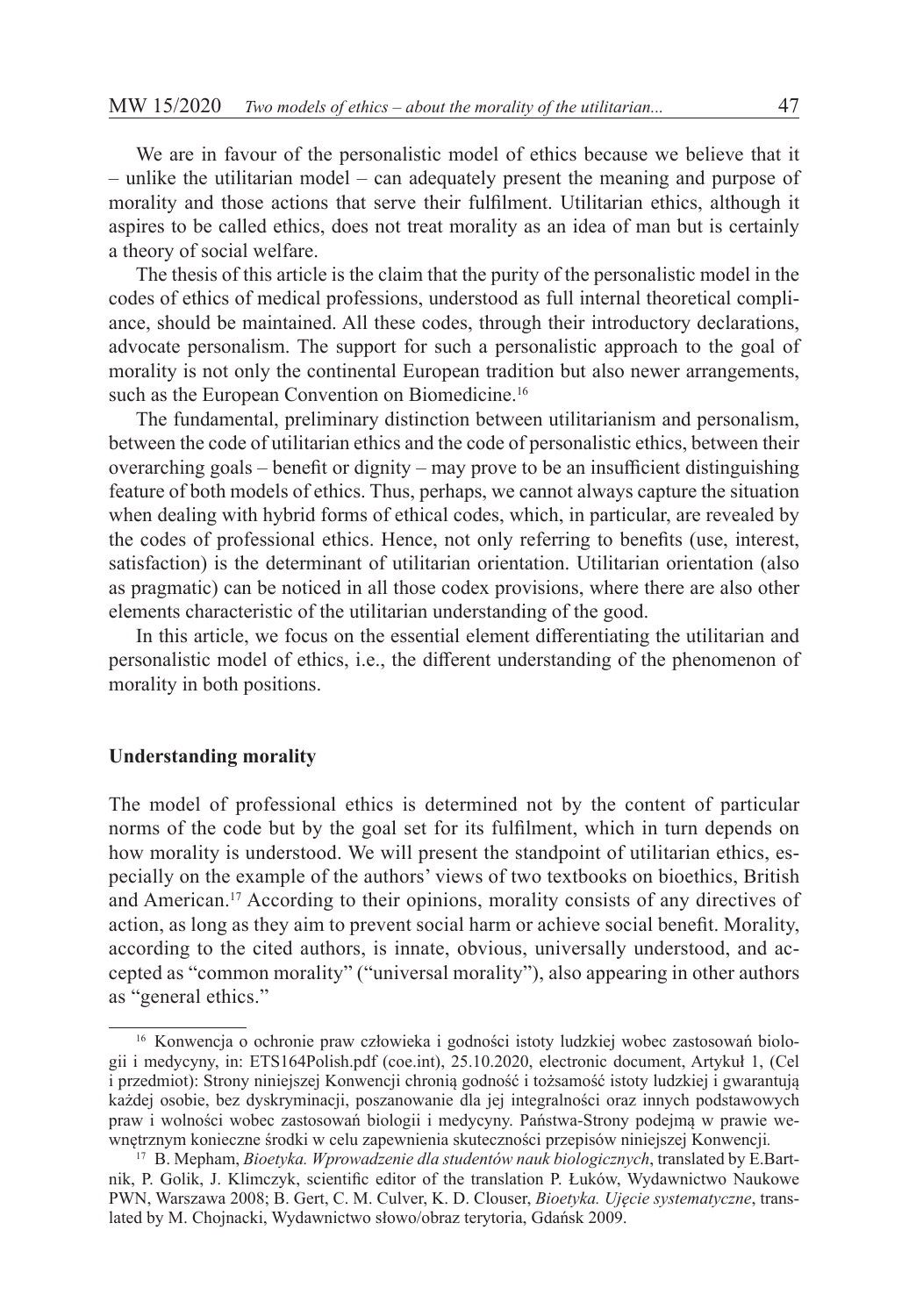B. Gert, C. M. Cluver and K. D. Clouser state that "common morality is a fairly uncomplicated undertaking: everyone knows what it means to harm or hurt someone, deceive someone, cheat, fail to fulfil one's duty, etc.; everyone also has sufficient discernment in these matters to recognise a situation in which everyone should be convinced that in similar circumstances one may violate some moral principle."18 Colloquial morality has the goal of "reducing the amount of suffering experienced by those it is intended to protect. It must accommodate and accommodate human fallibility and also take into account the requirement that it should be understood by everyone to whom it relates."<sup>19</sup> "It is a complex system known to all concerned [...]."<sup>20</sup> The public nature of the moral system, "applicable to all rational persons, explains why all know what morality prohibits, what it requires of us, what it discourages us from, what it induces us to do, and what it allows us to do."21

The author of the second textbook on bioethics also believes that common morality is a code of ethics shared by members of society in the form of unreflective common sense and tradition.<sup>22</sup> B. Mepham claims that an essential feature of ethics is that "it largely concerns our relationships with others, where the word 'others' refers to human beings, animals, some say plants, and the environment in general, and still others they say it refers to God."<sup>23</sup> He repeats the position of the quoted American authors: "Since morality forbids doing this harm to each other and encourages us to help each other avoid it, it would be irrational not to support it as a public system that should govern the behaviour of all persons who can comprehend it and manage it accordingly."<sup>24</sup> "Ethics is basically about how much the interests of one person should take precedence (if any) over the interests of others – or more generally, ethics is about the order in which the interests of different individuals (groups) should be prioritised."<sup>25</sup> Since morality can apply to any action, utilitarians assume that the meaning of morality is to prioritise (all) matters of human everyday life. "The concept of morality, as we understand it, refers only to the behaviour of different persons towards other people; it does not refer to behaviour, the effects of which affect only the perpetrator [...] It is not immoral but irrational to harm yourself without good cause."26 A doubtful instance is the "common moral sense" praised by utilitarians, since whether a decision is "reasonable" is to be decided by the acting person himself.<sup>27</sup>

Morality is therefore external to the person. The cited authors recognise that: "morality is best defined as an instruction formulated by rational persons so that it governs the behaviour of other individuals towards them and towards those they care about, regard-

<sup>18</sup> B. Gert, C. M. Culver, K. D. Clouser, *Bioetyka*, p. 135.

<sup>19</sup> The "externality" of morality towards individuals is revealed. It is, in a way, an agitational proclamation intended to persuade, hitherto unbound persons to accept a certain set of directives which, for some conventional reasons, are called "morality".

<sup>20</sup> B. Gert, C. M. Culver, K. D. Clouser, *Bioetyka*, p. 20–21.

<sup>21</sup> B. Gert, C. M. Culver, K. D. Clouser, *Bioetyka*, p. 9.

<sup>22</sup> B. Mepham, *Bioetyka*…, p. 50–51.

<sup>23</sup> B. Mepham, *Bioetyka*…, p. 28.

<sup>24</sup> B. Gert, C. M. Culver, K. D. Clouser, *Bioetyka*…, p. 24–25.

<sup>25</sup> B. Mepham, *Bioetyka*…, p. 28.

<sup>26</sup> B. Gert, C. M. Culver, K. D. Clouser, *Bioetyka*…, p. 33.

<sup>27</sup> W. Galewicz, *W sprawie odrębności etyk zawodowych*, p. 13.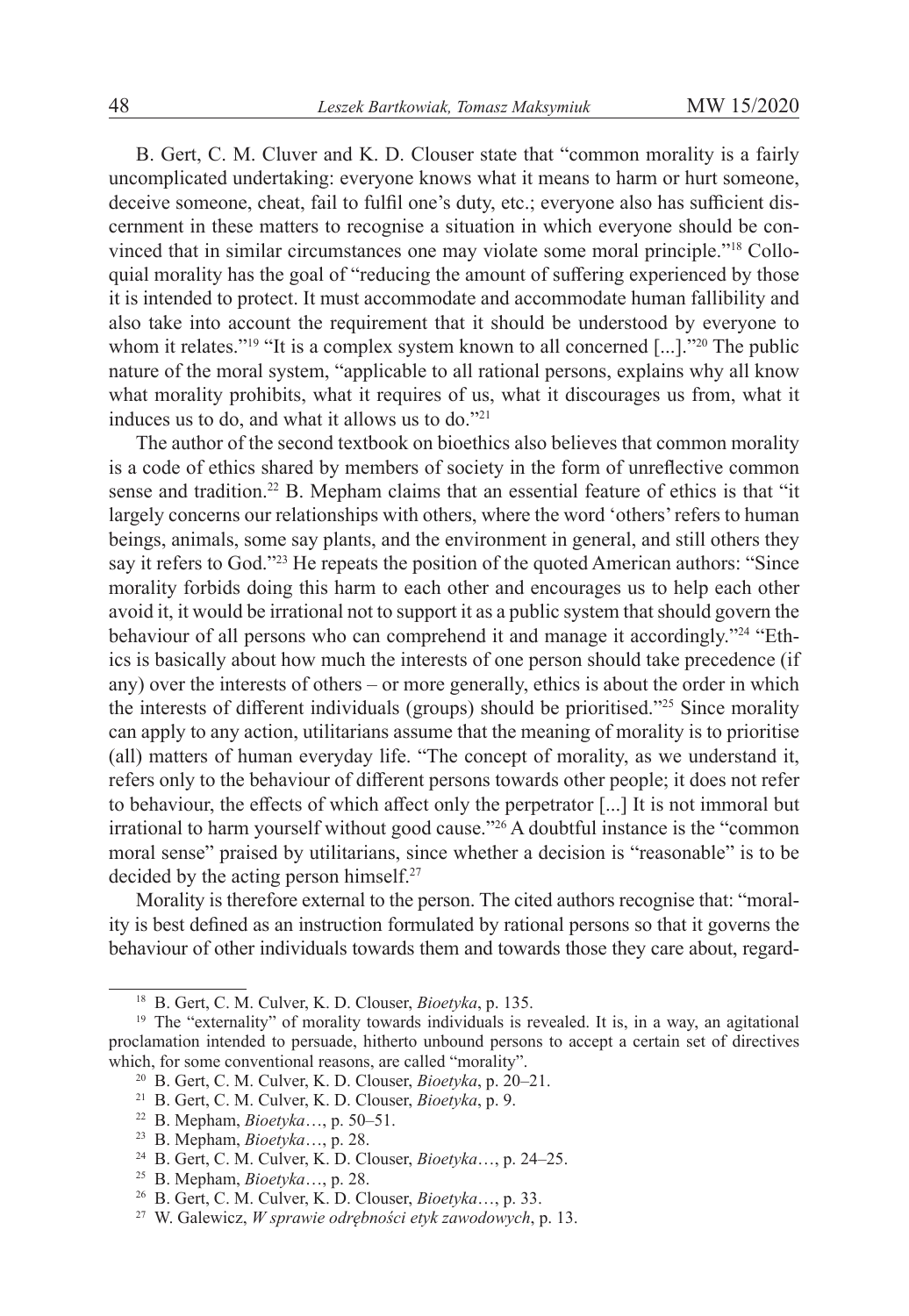less of whether or not they intend to obey the instruction themselves. Many philosophical approaches to morality, however, present morality as if it were primarily a private matter."28 This passage significantly reveals the authors' specific reasoning. First, that morality is made up. Second, that "morality" is an instruction devised *ad hoc* by everyone, for himself or others. Third, it points out a problem with the answer, why are they not identical, and sometimes even very different, due to the existence of one "public morality" affecting all private moralities (whether they are for one's own or foreign use)?

It is wrong and disastrous to say that there is a "universally accepted moral system" as the foundation for explaining all moral issues<sup>29</sup> or that there is also "general consensus on most moral questions."<sup>30</sup> Wrong, because there is no system of moral beliefs common to all people. It is disastrous because referring to unstable rules makes it difficult, not easier, to establish common moral convictions and positions.

This purely public understanding of morality is also characteristic of the other authors referred to. W. Galewicz, speaking of doubts about "mercantile ethics", refers to morality in general, giving it his definition, and this is clearly a utilitarian definition: "moral rules include those which have in mind some common good or also the public interest."31 For J. Haidt, the definition of morality is equally clear – it is thanks to morality, people could create "large, cooperative groups, tribes and nations, composed of individuals who were not bound by blood." Moral reasoning is "an evolutionary skill that helps us achieve our social goals  $[...]$ <sup>".32</sup>

According to B. Gert and co-authors, morality consists of four main elements: "moral principles, moral ideals, features of situations relevant from the point of view of morality, and a two-step procedure of dealing with contradictions between principles and with contradictions between principles and ideals."33 For the utilitarian, moral principles are only prohibitions.<sup>34</sup> This belief is confirmed by the utilitarian code of ethics presented by the authors. "Every general moral principle takes the form of a prohibition; each of them either prohibits causing one of the damages belonging to a finite set of damage acceptable to all rational persons or prohibits the taking of such actions which, in general, increase the risk of suffering harm.<sup>35</sup> The first moral principles presented by the authors are to correspond to the "five damages" indicated earlier by the authors:

"Don't kill" (this rule also applies to permanent loss of consciousness).

- **"Do not inflict pain"** (this rule also applies to inflicting mental pain, e.g., making someone sad and fearful).
- **"Do not take away fitness"** (more precisely, "do not cause loss of physical, mental or voluntary fitness").
- **"Do not take away liberty"** (this rule also applies to the freedom from succumbing to the effects of someone else's actions and depriving someone of the possibility of acting).

<sup>28</sup> B. Gert, C. M. Culver, K. D. Clouser, *Bioetyka*…, p. 40–41.

<sup>29</sup> B. Gert, C. M. Culver, K. D. Clouser, *Bioetyka*, p. 9.

<sup>30</sup> B. Gert, C. M. Culver, K. D. Clouser, *Bioetyka*..., p. 35.

<sup>31</sup> W. Galewicz, *W sprawie odrębności etyk zawodowych*, p. 26.

<sup>32</sup> J. Haidt, *Prawy umysł*, p. 22, 24.

<sup>33</sup> B. Gert, p. 20–21.

<sup>34</sup> B. Gert, C. M. Culver, K. D. Clouser, *Bioetyka*…, p. 51.

<sup>35</sup> B. Gert, C. M. Culver, K. D. Clouser, *Bioetyka*…, p. 23.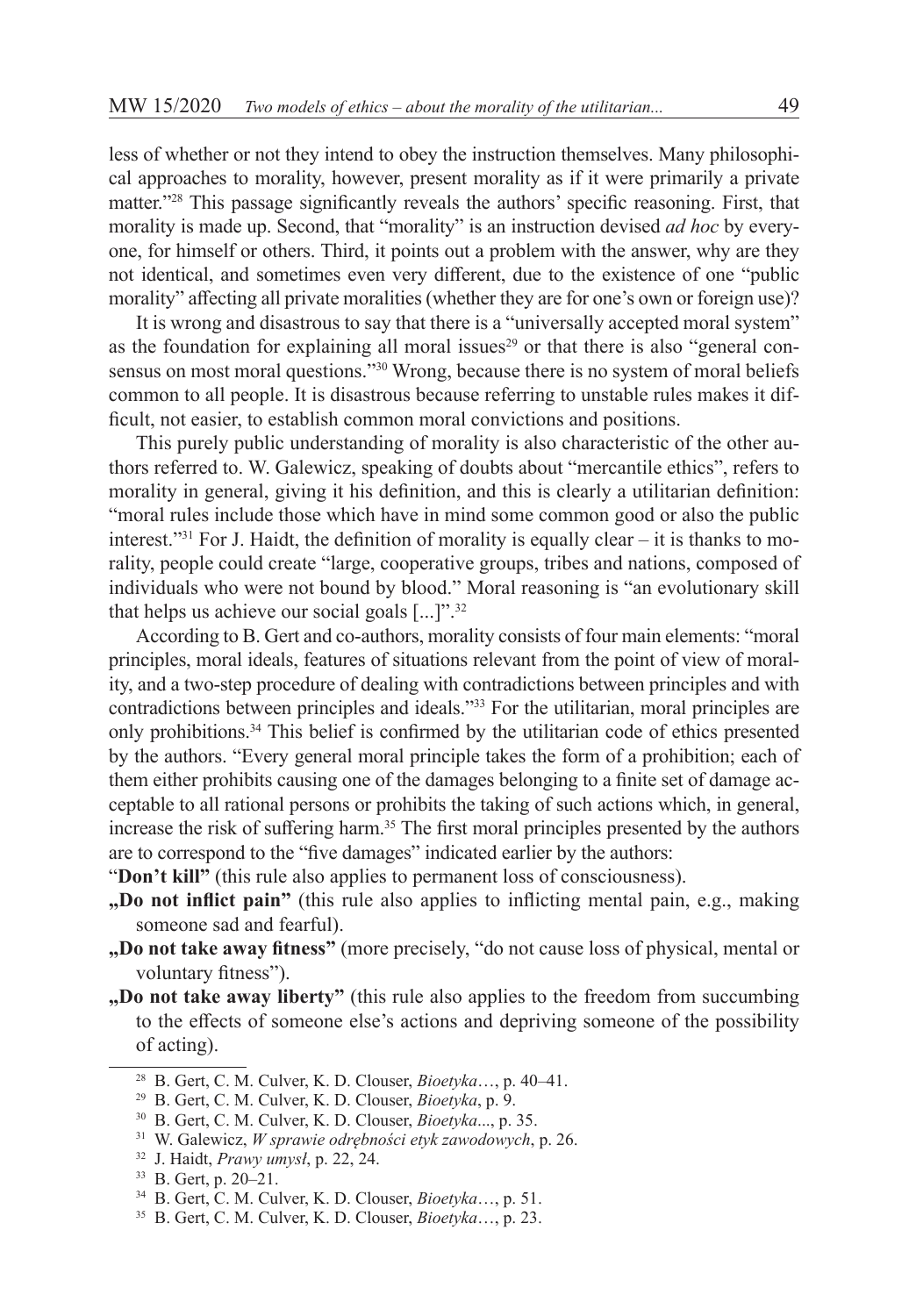**"Don't deprive someone of pleasure"** (this rule also applies to sources of pleasure).<sup>36</sup>

The authors add to the five principles mentioned above, the rationale of which differs from the previous one in that failure to comply with these principles "usually, but not always, causes harm in specific cases; while their widespread non-compliance always entails suffering damage."<sup>37</sup>

**"Don't deceive"** (deception is not just a lie).

**"Keep your promises"** (in other words, "don't break a promise").

**"Do not cheat"** (this rule mainly applies to violating the rules of some voluntarily undertaken activity, e.g., a game).

**"Obey the law"** (in other words, "don't break the law").

**,Do your duty"** (in other words, "do not neglect your duties").<sup>38</sup>

It is not difficult to say that not only the first five principles but all these standards are designed to protect against the commonly recognised evil. The second set of five rules differs from the first in that failure to follow them does not always lead to harm, and breaking them is not always harmful. This means that these are ethical principles that can be unrighteous to break, or sometimes they may be not. A set of rules whose observance (or non-observance) sometimes causes evil and occasionally good (or is indifferent) is a questionable moral code.

The authors of the basic utilitarian code of ethics, $39$  apart from "ordinary" moral principles, also include "moral ideals" in it. They state that, for many persons, moral ideals are the most important in morality "because instead of merely avoiding causing certain harm as required by moral principles, moral ideals encourage people to prevent or eliminate harm to others."40 Although utilitarians believe that all moral principles are in the form of prohibitions, due to the postulation of moral ideals, they also allow positive actions in the form of orders.<sup>41</sup> "If a person does not violate any moral rules, common morality encourages him to follow one of the moral ideals."<sup>42</sup>

The moral ideals of the utilitarian can be associated with the notion of moral values in the personalist's dictionary. However, the similarity is apparent. The authors do not refer to the concept of moral value and do not use this term. The relationship between principles and ideals is absurd in their view; there is no dependency between them, a conflict is possible. Why? Because for the authors, "ideals" are also principles but prescriptive principles. "Common rules" are, in their understanding, only of prohibiting nature. Ideals can encourage positive action. The authors add that "Moral ideals do not require a precise definition; it is praiseworthy to follow each of them."43

<sup>36</sup> B. Gert, C. M. Culver, K. D. Clouser, *Bioetyka*…, p. 54.

<sup>37</sup> B. Gert, C. M. Culver, K. D. Clouser, *Bioetyka*…, p. 54.

<sup>38</sup> B. Gert, C. M. Culver, K. D. Clouser, *Bioetyka*…, p. 54. Obligation to observe the law is noteworthy.

<sup>&</sup>lt;sup>39</sup> In the understanding of the utilitarian, it is a "moral" code because it usually does not distinguish between "ethics" and "morality".

<sup>40</sup> B. Gert, C. M. Culver, K. D. Clouser, *Bioetyka*…, p. 20.

<sup>41</sup> B. Gert, C. M. Culver, K. D. Clouser, *Bioetyka*…, p. 20–21, 24, 26.

<sup>42</sup> B. Gert, C. M. Culver, K. D. Clouser, *Bioetyka*…, p. 64.

<sup>43</sup> B. Gert, C. M. Culver, K. D. Clouser, *Bioetyka*…, p. 65.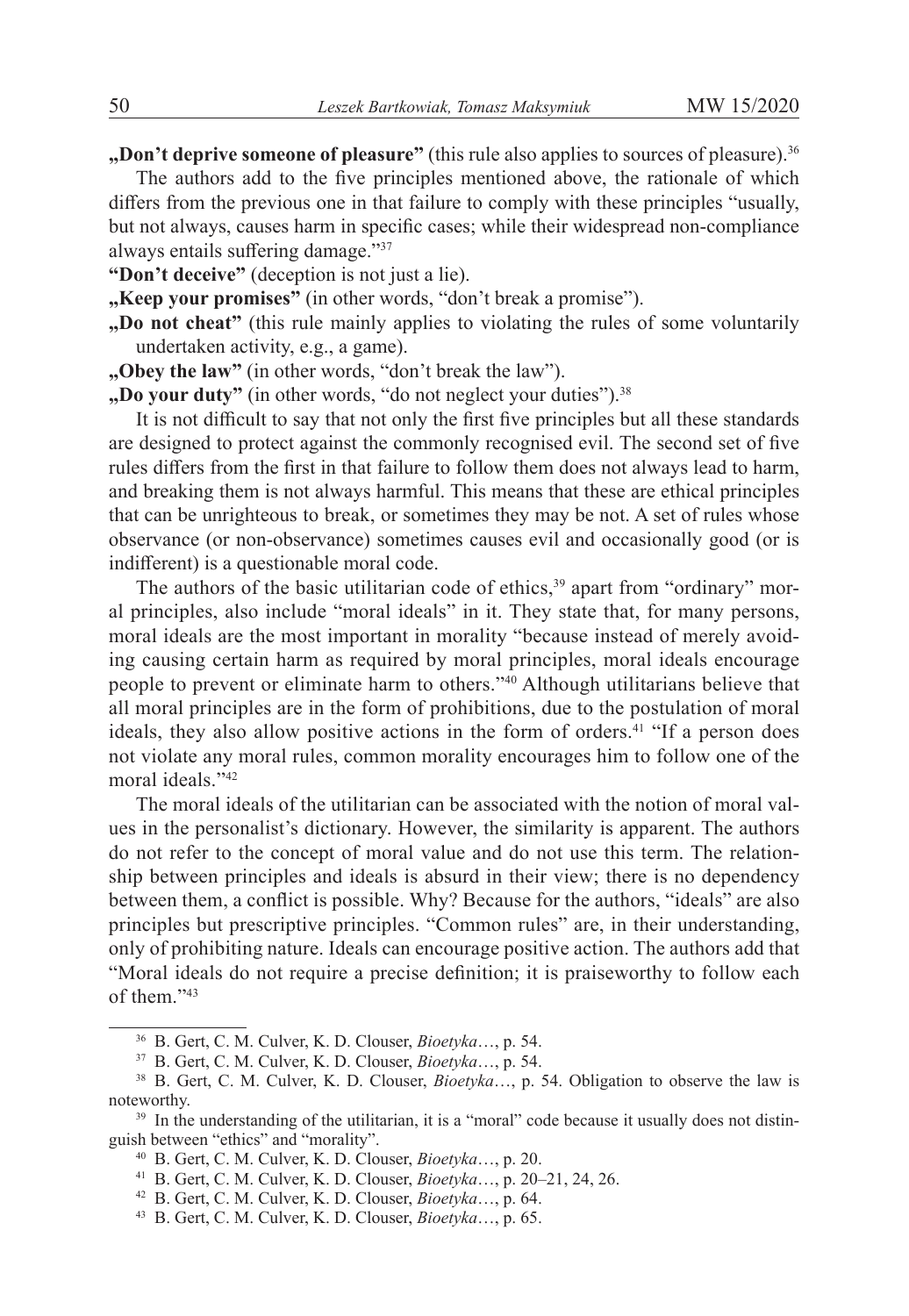## **Unwritten ethical principles and "general ethics"**

The belief of the utilitarians in the existence of "universal morality" as an obvious morality is automatically connected with the belief in "unwritten moral principles" since this is the character of common morality. However, it is not legitimate to claim that there is a "set of unwritten norms."44 Of course, there are certain moral beliefs of a normative nature that very many persons share, but it is doubtful that they constitute identical personal moral systems. It is crucial that the action is always determined by a person, not a moral norm. Unwritten standards are automatically private and arbitrary standards. However, the existence of such standards is sometimes recognised. W. Galewicz assumes that the "code" is a set of written or unwritten standards.<sup>45</sup> It is unknown on what basis the term "code" is supposed to refer to "unwritten standards"? In practice, only the written version is considered a code of ethics.

This is not an isolated position, and other authors are convinced that unknown (unwritten) standards also bind us: "Similarly, disciplinary liability is borne for violating the rules of professional ethics, not for violating the standards contained in the ethical code" – write I. Bogucka and T. Pietrzykowski.46 So what standards are included in the code of professional ethics, if there are other "rules of professional ethics" beyond it, important enough to deserve protection under the threat of disciplinary sanction?

On what basis to establish the difference between an unwritten norm from "universal morality" and an unwritten norm from professional ethics? How can it be said that an act can agree (or disagree) with "ordinary morality" when any belief can be ordinary morality? How do we know that "unwritten moral principles" exist at all if we cannot ascertain their existence? What if we proclaim some "unwritten moral principle" because we are convinced that it "applies to the community", and it turns out that our listeners do not share our beliefs? Is my own "unwritten moral rule" binding for other people in my environment? Why should someone's rule apply to me? Why should my morality apply to someone? Isn't a code of ethics just an attempt to establish a standard version of an "unwritten norm", which means it must become a written norm?

This proclamation of the validity of "unwritten moral principles" is a powerful argument against the construction of codes of professional ethics. The code, stripped of the obligation to comply with it, loses its sense and function. If – regardless of whether the ethics of a given profession is codified or not – it will be possible (if the representatives of the professional community so wish), to punish a colleague in the profession for breaking an ethical norm that is unknown to him/her, and hence unwritten, then the norms written in the code can fulfil only a facade role. One can always come up with some professional, ethical standard that has just been violated and of which no one, except for the accuser, has ever heard of before. What are the principles of "universal morality" is always only the presumption of the proclaimer of such principles and such "morality." One may suspect that "universal morality" ("general morality", "common morality") is attributing one's own beliefs to other people or considering the views of one's own circle of acquaintances as such.

<sup>44</sup> W. Galewicz, *W sprawie odrębności etyk zawodowych*, p. 16.

<sup>45</sup> W. Galewicz, *W sprawie odrębności etyk zawodowych*, p. 16.

<sup>46</sup> I. Bogucka, T. Pietrzykowski, *Etyka w administracji publicznej*, p. 109.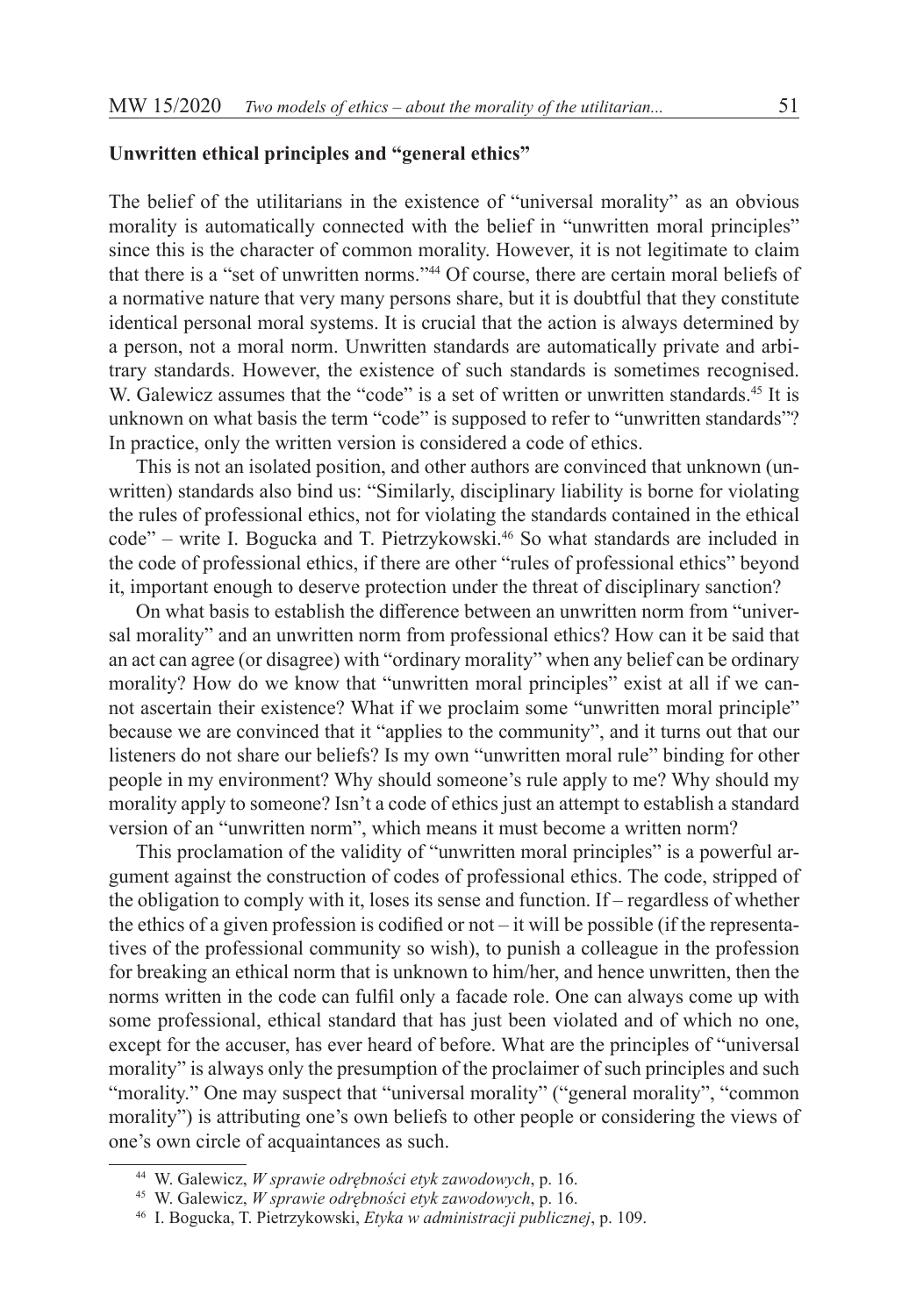Apart from the previously mentioned objection that it is difficult to argue about the content of a non-existent "document" such as the "principles of general ethics" (since they have never been written down and everyone has the right to understand them in their own way and to a different extent), each social agreement of the moral norm, and this is what writing a code is like, it is, willy-nilly, a Kantian verification of the maxim through its generalization.

P. Łuków notes that the code can support the decisions of a person "when there is doubt as to, for example, which of the ideals that go into conflict in a given situation has priority (which would require a hierarchical ordering of the norms contained in the code) but it is not the main source of moral instruction."<sup>47</sup> The role assigned to ethical norms also significantly differentiates the model of utilitarian and personalistic ethics: for a utilitarianist, the "moral principle" (in fact, the "ethical principle") is merely an "instruction", sound advice. For a personalist, ethical principles are not "instructions", but prohibitions and orders, sometimes obliging, under the threat of severe sanctions, even deprivation of the right to practice the profession, so it is difficult to treat them only as an enrichment of the addressee's knowledge.

For a utilitarian, as in the examples of W. Galewicz, there can be many morals, and we can use many at the same time ("internal morality", "external morality", "personal morality", "the most ordinary morality", "general morality") because According to the author, these morals mean various "ways of behaving", not the essential part of a person's identity and sense of worth, the principal expression of their relationship to themselves and other persons.<sup>48</sup> For a personalist, morality is part of his/her own personality and is one, just as everyone is the only personality. For utilitarian authors, "participation" in morality is the result of their own, changing decisions.<sup>49</sup> P. Łuków repeatedly writes not about the holders of morality but about "participants of morality."<sup>50</sup> Utilitarians participate in morality; personalists possess morality. The utilitarian may "use" morality if he sees the need to do so. A personalist cannot get rid of his morality any more than he can get rid of himself. Therefore, the morality of the utilitarian expresses good interests, and the morality of the personalist depicts the good man.

We noted earlier that morality (as a set of principles for beneficial action) is primarily an external instance for the utilitarian. For a personalist, it is part of the personality; it is the verdict of one's own conscience, and therefore an internal instance. For the utilitarian, humanity is neither the goal of moral actions (it is "benefit") nor a value, because the whole of their ethical system is exhausted in the principles, the observance of which is to lead to the greatest possible prosperity of the society. The ultimate criterion of moral good is, therefore, social good.

In utilitarianism, the code is unnecessary because there is only one norm of action – do what is useful! This already justifies the doubts of utilitarian authors as to the need to record utilitarian ethics in the form of a code. The personalist believes

<sup>47</sup> P. Łuków, *Moralność medycyny*, p. 35. Meaningfully, the author refers to "moral ideals" and not to "moral values."

<sup>48</sup> W. Galewicz, *W sprawie odrębności etyk zawodowych*, p. 10, 20.

<sup>49</sup> Therefore, it is difficult to talk about any sanctions for taking or not taking voluntary action.

<sup>50</sup> P. Łuków, *Moralność medycyny*, p. 16, 17, 79.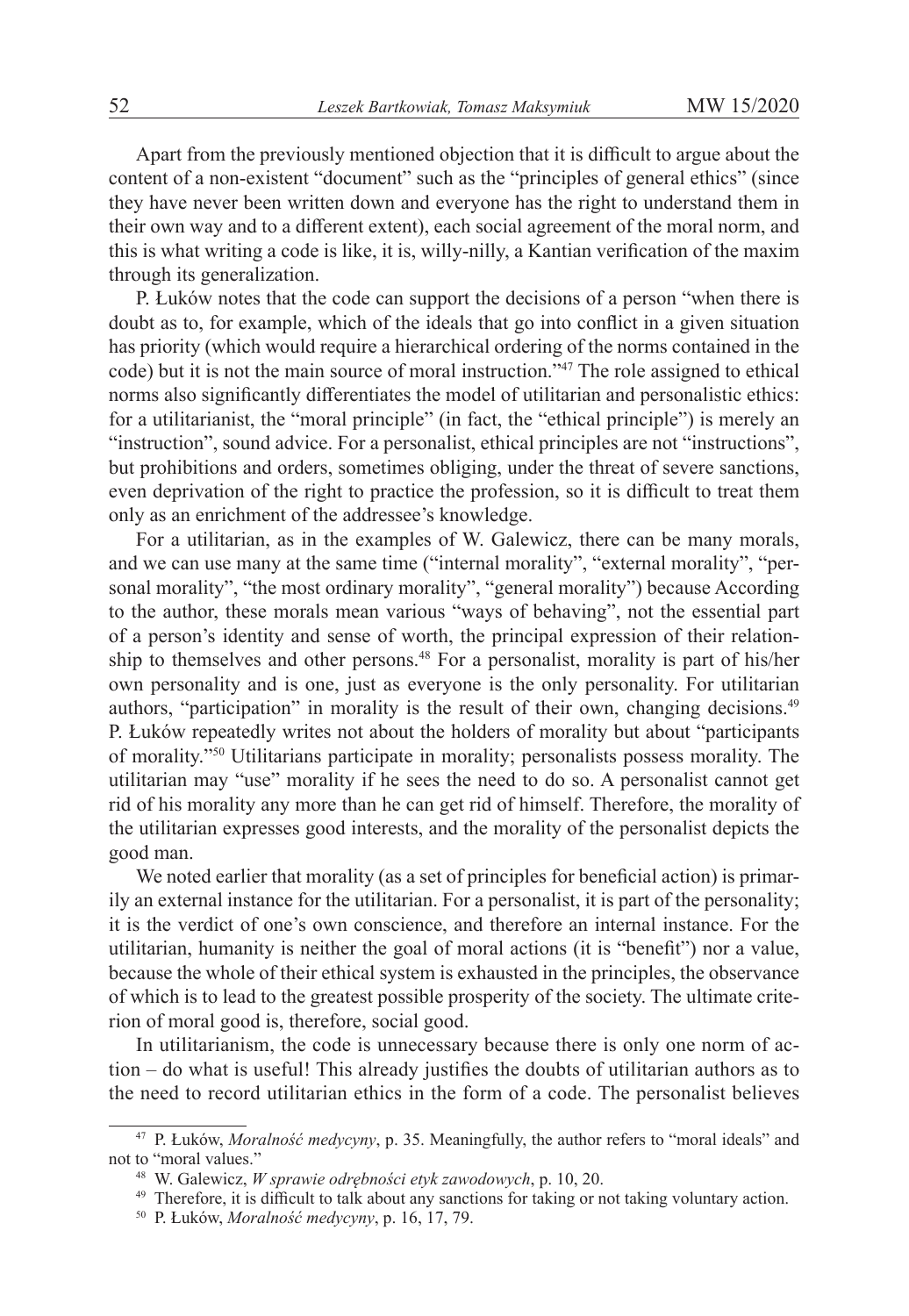that not every system by which we judge human behavior is morality – morality, as a system of judgments, norms, and values, relates only to conditions of existence in a human way. The fundamental difference between utilitarianism and personalism concerns the understanding of what morality is. However, what is significant, the authors of both ethical orientations very rarely present the definition of morality they use, and the reader is usually forced to recreate it on the basis of whether the author has the meaning of moral action. He/she sees benefits and pleasures (especially those measured on a social scale) or reserves the title of moral action only to affirm humanity, person, and dignity.

Besides the critical distinguishing feature of both ethical models, which is the assumed sense of morality, other differentiating elements are also characteristic, such as the adopted genesis of morality, its social functions, and the attitude towards legal regulations or other ethical systems. However, they deserve a separate discussion.

#### **Summary**

The article presents two principal and opposing currents of contemporary ethics as a model for professional ethics. It shows the fundamental theses of personalism and utilitarianism and conclusions for practice resulting from the basic assumptions of both these theories. In this case, their professional codes of ethics should be considered the practical dimension of professional ethics. We assume that they show ethically appropriate professional activities. We believe that especially the codes of ethics of medical professions should express the essential ethical values that are the goal of the professional activities of a doctor, nurse, pharmacist, or laboratory diagnostician. The analysis of the primary theses of personalism and utilitarianism shows that the assumptions of these two positions are incompatible with each other. Therefore, combining ethical norms of a personalistic and utilitarian nature in one code of professional ethics destroys the power of its impact because it means postulating contradictory actions on the part of the addressees. The principal conclusion of the presented analysis is the postulate that the codes of ethics of medical professions declared as an expression of personalistic ethics should retain this character in their obligations.

**Key words:** modern ethics, professional ethics, personalistic ethics, utilitarian ethics, personalism, utilitarianism, codes of ethics

## **Dwa modele etyki – o moralności utylitaryzmu i personalisty**

### **Streszczenie**

Artykuł przedstawia dwa podstawowe i przeciwstawne nurty etyki współczesnej jako model dla etyki zawodowej. Ukazuje fundamentalne tezy personalizmu i utylitaryzmu oraz wnioski dla praktyki wypływające z podstawowych założeń obu tych teorii. W tym wypadku za wymiar praktyczny etyk zawodowych należy uznać ich zawodowe kodeksy etyczne. Zakładamy, że to one ukazują właściwe etycznie działania zawodowe. Przyjmujemy, że zwłaszcza kodeksy etyczne zawodów medycznych wyrażać powinny podstawowe wartości etyczne, będące celem